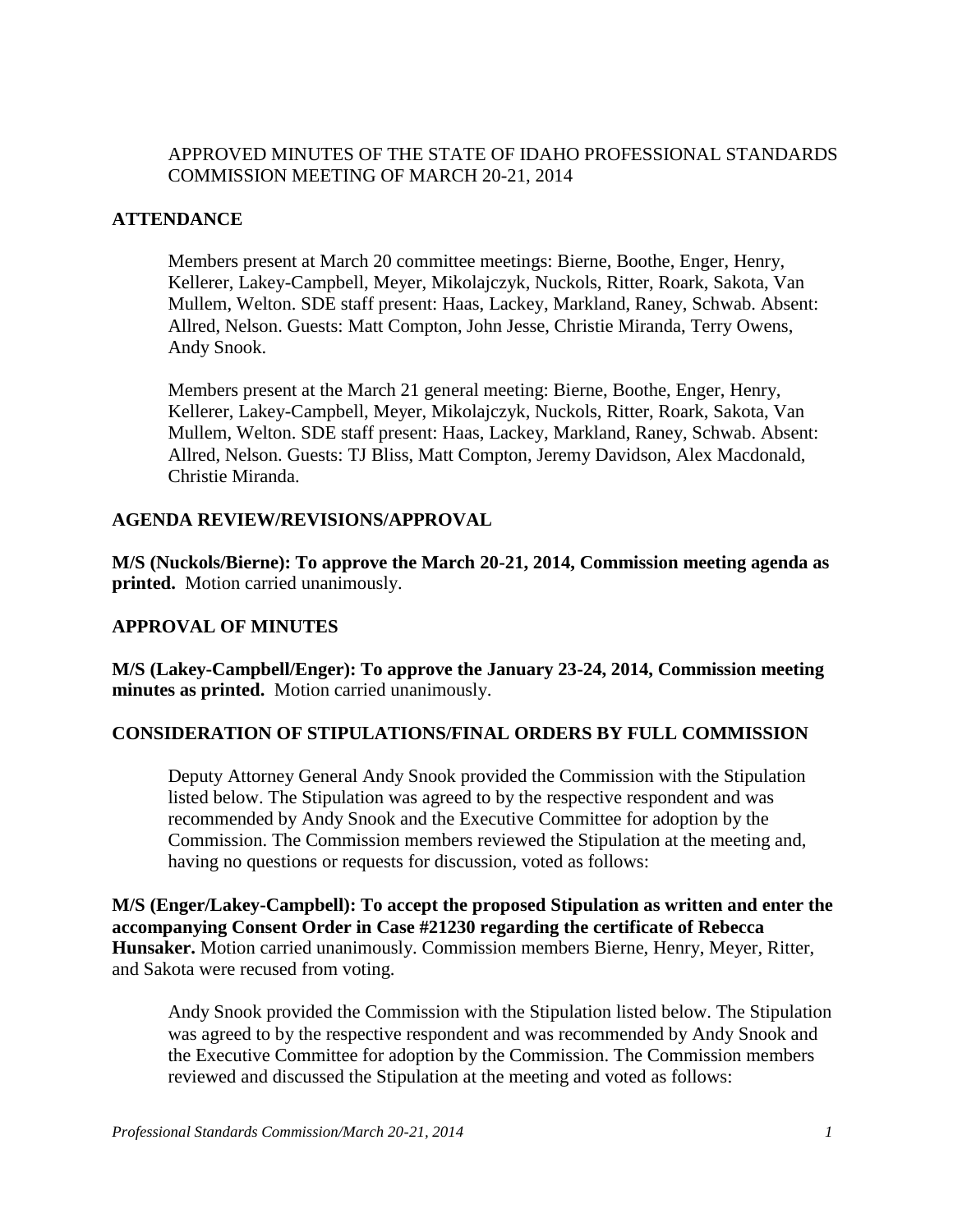**M/S (Welton/Nuckols): To accept the proposed Stipulation as written and enter the accompanying Consent Order in Case #21318 regarding the certificate of Joy Lynn Wirsch.** Motion carried unanimously. Commission members Bierne, Henry, Meyer, Ritter, and Sakota were recused from voting.

Andy Snook presented a proposed Findings of Fact, Conclusions of Law, and Final Order for consideration by the Commission. Andy reviewed the content of the proposed order and answered questions from Commission members. He also recommended the adoption of the proposed Findings of Fact and Conclusions of Law as presented and that the Commission enter an order revoking the certificate of Gregory Bramwell based upon his alleged misconduct.

**M/S (Kellerer/Lakey-Campbell): To accept the proposed Findings of Fact and Conclusions of Law subject to indicating revocation of certificate in Case #21335 regarding the certificate of Gregory Bramwell.** Motion carried unanimously. Commission members Bierne, Henry, Meyer, Nuckols, Ritter, and Sakota were recused from voting.

# **ADMINISTRATIVE REPORT**

Taylor Raney (unless indicated otherwise) reported on the following.

- 1. Christie Miranda was introduced as a newly-hired program specialist in Certification in the Department of Education. She will be working on alternative certification matters and staff the Authorizations Committee.
- 2. Taylor distributed to members the first draft of a Commission communication plan he has developed for members' use in communicating items of interest to their constituencies. Communication items can be taken from meeting talking points circulated after every Commission meeting; members are asked to tailor items to the needs of their constituencies. This topic will be revisited at the May Commission meeting. The communication plan in final form will be incorporated into the Commission Procedures Manual.
- 3. Taylor shared with members the responses received when he requested feedback from participants involved in the Ethics Symposium held in October. He has asked the Professional Development Committee to take over this discussion that centers on the furthering of ethics in Idaho.
- 4. A letter of congratulations was sent to Jamie Esler, who was selected as Idaho's 2014 Teacher of the Year. Jamie responded to Taylor and also traveled to Boise to address the Senate and House Education Committees on his project that involves students in work that contributes to the public body of knowledge as well as the integration of writing standards in science classes.
- 5. Samples of two different types of letters that will now be issued to ethics case complainants were distributed to members. The first letter reports disciplinary action taken upon the respondent's certificate and provides contact information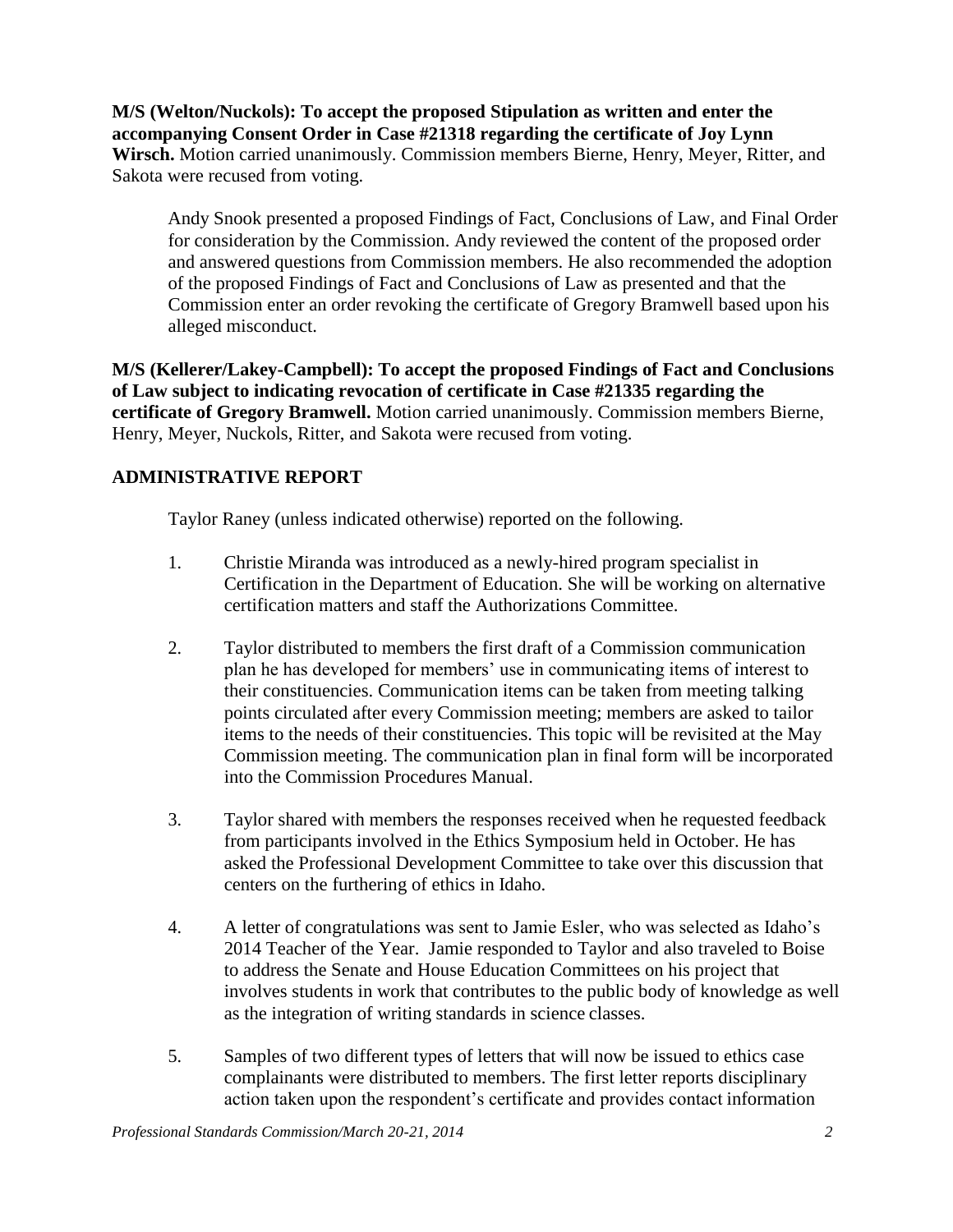toward which to direct a public records request. The second type of letter will be sent in ethics cases where no disciplinary action is pursued and there are no available public records.

- 6. Taylor plans an orientation for new Commission members with the start of the 2014-2015 school year. It will consist of a webinar with those individuals just prior to the first meeting of the year followed by a debriefing at the conclusion of that meeting. It was suggested that the deputy attorney general talk to new members, especially Executive Committee members, about confidentiality/liability.
- 7. The Tiered Licensure Technical Advisory Committee (TAC), of which Taylor is a member, is working on tiered licensure tied to a career ladder compensation model. Both of these efforts are recommendations of the Governor's Task Force for Improving Education. Right now the minimum requirements for Tier 1 – Initial Licensure are being discussed, including a rating of "2" or better in all components of the Danielson Framework for Teaching. The committee's recommendations for Tier 2 – Professional Licensure have not yet been finalized. This committee will make recommendations to the State Board TAC, which will make recommendations to the State Board. The State Board will then make their recommendations to the legislature through the rules change process. Taylor requested that members make their constituencies aware of this current work on tiered licensure in Idaho.
- 8. The Council of Chief State School Officers (CCSSO) Network for Transforming Educator Preparation (NTEP) steering committee is moving forward with several recommendations that are informing Idaho's Tiered Licensure TAC regarding the recommendations from the CCSSO *Our Responsibility, Our Promise* report. A learner-ready teacher, which is Idaho's vision for initial licensure, is defined in that report as follows:

"Learner-ready teachers are ready on day one to model for and develop in students the knowledge and skills students need to succeed. A learner-ready teacher demonstrates proficiency in:

- deep content and instructional knowledge;
- motivating and engaging students;
- providing personalized student learning, driven by data, to maximize achievement;
- reflecting and collaborating to evaluate and improve practice;
- shared leadership for the learning of all students."

Three elements of the recommendations from CCSSO are licensure; program approval; and data collection, analysis, and reporting. Taylor added that it is important to keep what is mentioned above in mind as we focus our discussions.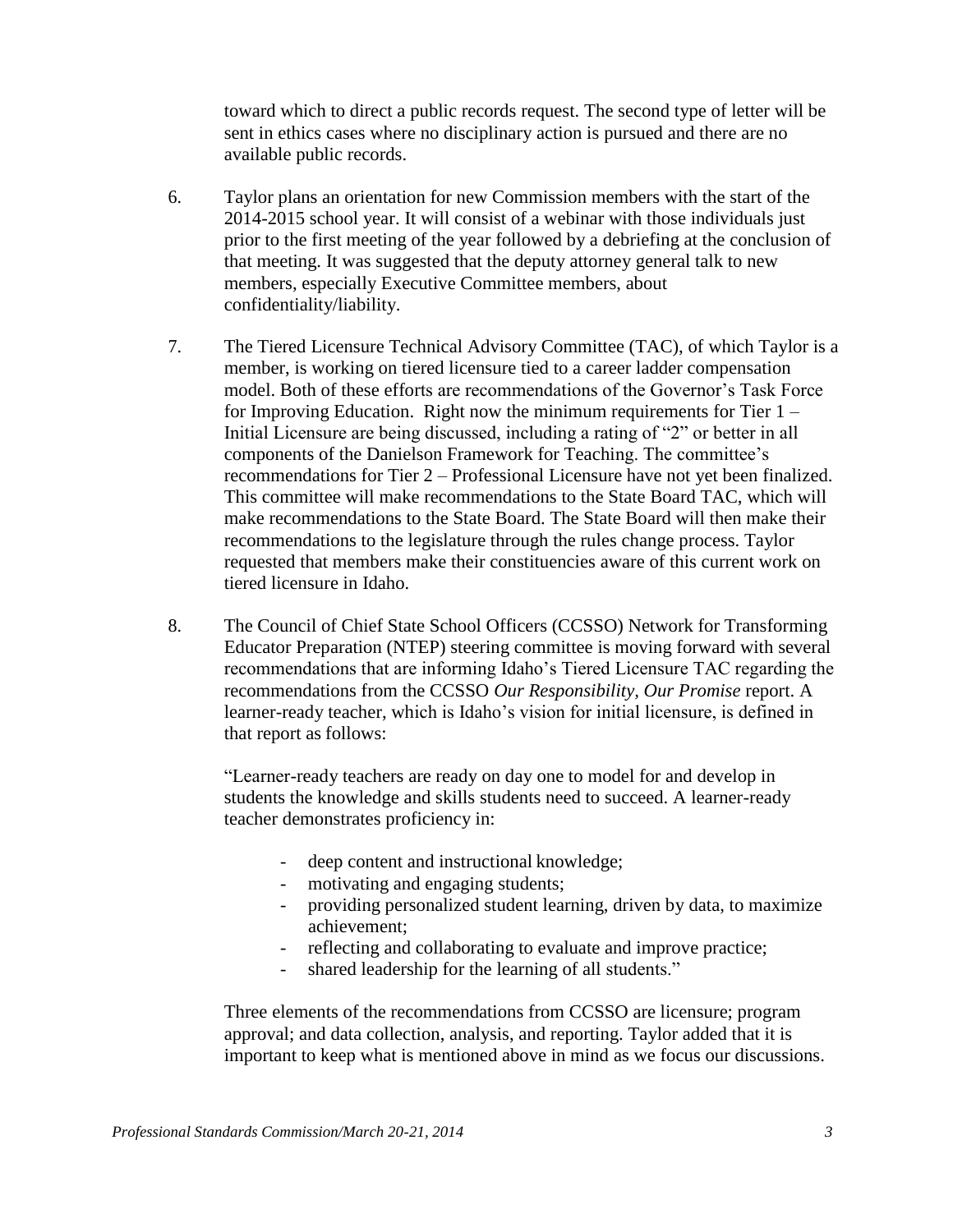- 9. The State Board, at its February 26-27 meeting, accepted the University of Idaho program approval state team report; the 2011-2012 and 2012-2013 Commission annual reports; and the University of Idaho/College of Southern Idaho 2+2 Career and Technical Education new programproposal.
- 10. Recent activity in Certification/Professional Standards includes: the review/revision of the School Psychologist standards; travel to the National Association of State Directors of Teacher Education and Certification (NASDTEC) Winter Symposium by Taylor and Cina Lackey; the beginning of protocol for the 2015 Northwest Nazarene University program approval review; travel by Taylor to an NTEP team leads meeting; and the hiring of a program specialist.
- 11. Upcoming activity in Certification/Professional Standards includes: the review/revision of the Special Education Generalist, Blind and Visually Impaired, and Deaf and Hard of Hearing standards; travel to the Spring Council for the Accreditation of Educator Preparation (CAEP) Conference by Taylor; travel to the CCSSO State Consortium on Educator Effectiveness (SCEE)/NTEP meeting by Taylor, Cina, and Becky Meyer.

## **SMARTER BALANCED ASSESSMENT SYSTEM UPDATE**

Dr. TJ Bliss, Director of Assessment/Accountability in the Department of Education, updated Commission members on this system. He touched briefly on the history of Idaho's statewide assessment. The first version of the Idaho Standards Achievement Tests (ISAT) was implemented in 2001; the second version in 2006. In 2010, Idaho adopted the higher Common Core State Standards (CCSS) in math and English language arts (ELA). In 2011, Idaho joined the Smarter Balanced Assessment Consortium, a stateled consortium working to develop a next generation assessment system aligned to the CCSS. Since then, we have been phasing out of the ISAT into the Smarter Balanced Assessment, a performance-based assessment that allows us to probe student knowledge at deeper levels. The assessment was piloted last year; the field test is being administered this spring; and the operational assessment will be given in the 2014-2015 school year.

Idaho has much involvement in the Smarter Balanced effort, including 100 plus teachers/administrators, 20 higher education faculty, and 15 State Board/Department of Education staff members. Idaho will use the Smarter Balanced Assessment System to test student ability in math and ELA only; science will be tested through the ISAT.

The CCSS in math are asking students to have both procedural fluency and conceptual understanding and to connect the two; to maintain a high cognitive demand; to communicate reasoning about concepts; to reason abstractly and quantitatively; and to construct viable mathematical arguments and critique the reasoning of others. In ELA, the new standards are asking students to engage in complex texts and use evidence to inform, argue, and analyze; to work collaboratively, understand multiple perspectives, and present ideas; and to develop and use linguistic resources. The Smarter Balanced Assessment, then, is designed to cover the range of knowledge and skills in the CCSS.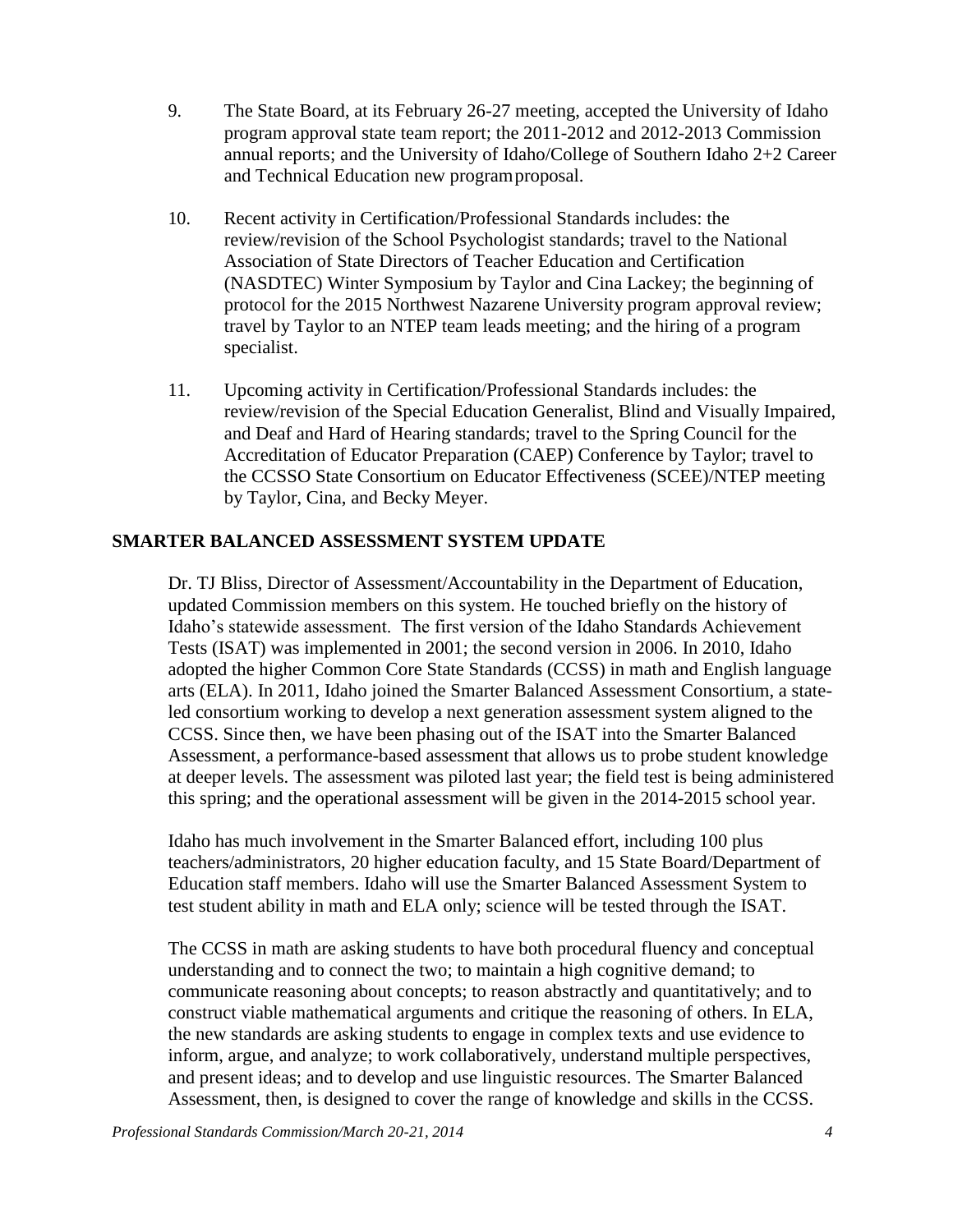The Smarter Balanced items are of varying difficulty provided by the Depth of Knowledge framework (scale of cognitive demand) that they are based on. In order to assess the student's basic/low level thinking (Level 1 – identify, define, memorize; Level 2 – organize, classify, or compare), a multiple choice/matching item is used. To assess higher thinking/deeper knowledge (Level 3 – critique, revise, investigate; Level 4 – create, evaluate, or design), the student is asked to write a short answer or do a performance task, such as an essay. With the ISAT (where students' abilities to write were measured with a multiple choice test), 90 percent of the test items were at Levels 1 and 2; 10 percent were at Level 3; and there were no items at Level 4. With Smarter Balanced, 30 percent of the test items are at Levels 1 and 2, and 70 percent are at Levels 3 and 4.

Each of the Smarter Balanced Assessment components (formative, interim, and summative) has a purpose. The optional formative assessment (or instructional practice) reveals the gap between students' current learning and the lesson goal. It informs instruction/learning and is supported by the digital library (available for use in June). The digital library, probably the most important element of Smarter Balanced, will provide teachers the resources to build capacity to do formative assessment. The optional interim assessment (or assessment of learning) shows what students have learned, if there is evidence that improvement strategies are working, and how resources (time, effort, and money) should be allocated at district/school levels. The summative assessment (another assessment of learning) is done annually at the state level. It shows if students have met the standards, how subgroups are performing over time, if there is evidence that improvement strategies are working, and how state/district resources should be allocated next year. It consists of a Computer Adaptive Portion (CAP) of multiple choice/short answer items and also performance tasks to measure higher-order thinking skills.

Our state's public higher education institutions are involved in the Smarter Balanced effort. All committed to participate with the consortium at the beginning development of the summative assessment. Additionally, all have agreed to implement policy that students who pass the  $11<sup>th</sup>$  grade Smarter Balanced Summative Assessment will receive exemption from remediation in the first year of college.

The math summative assessment duration estimates are:  $CAP - 2$  hours; performance  $task - 1.5$  hours; in-class activity - .5 hour; total  $-4$  hours. The ELA summative assessment duration estimates are:  $CAP - 2$  hours; performance task  $-2$  hours; in-class activity - .5 hour; total – 4.5 hours. Unlike the ISAT, the CAP can be started/stopped when needed and grade levels can be mixed, so there is more flexibility in scheduling with Smarter Balanced.

The essential elements for a quality assessment system in Idaho are full alignment to Idaho Core Standards; computer-based summative assessments in grades 3-8 and in high school; computer-based interim assessments; formative assessment tools for teacher development; assessment of lower- and higher-order thinking skills; state involvement in development and quality assurance; sole ownership of student data; data availability to Idaho for further analysis; cost neutrality or savings; and extensive accommodations and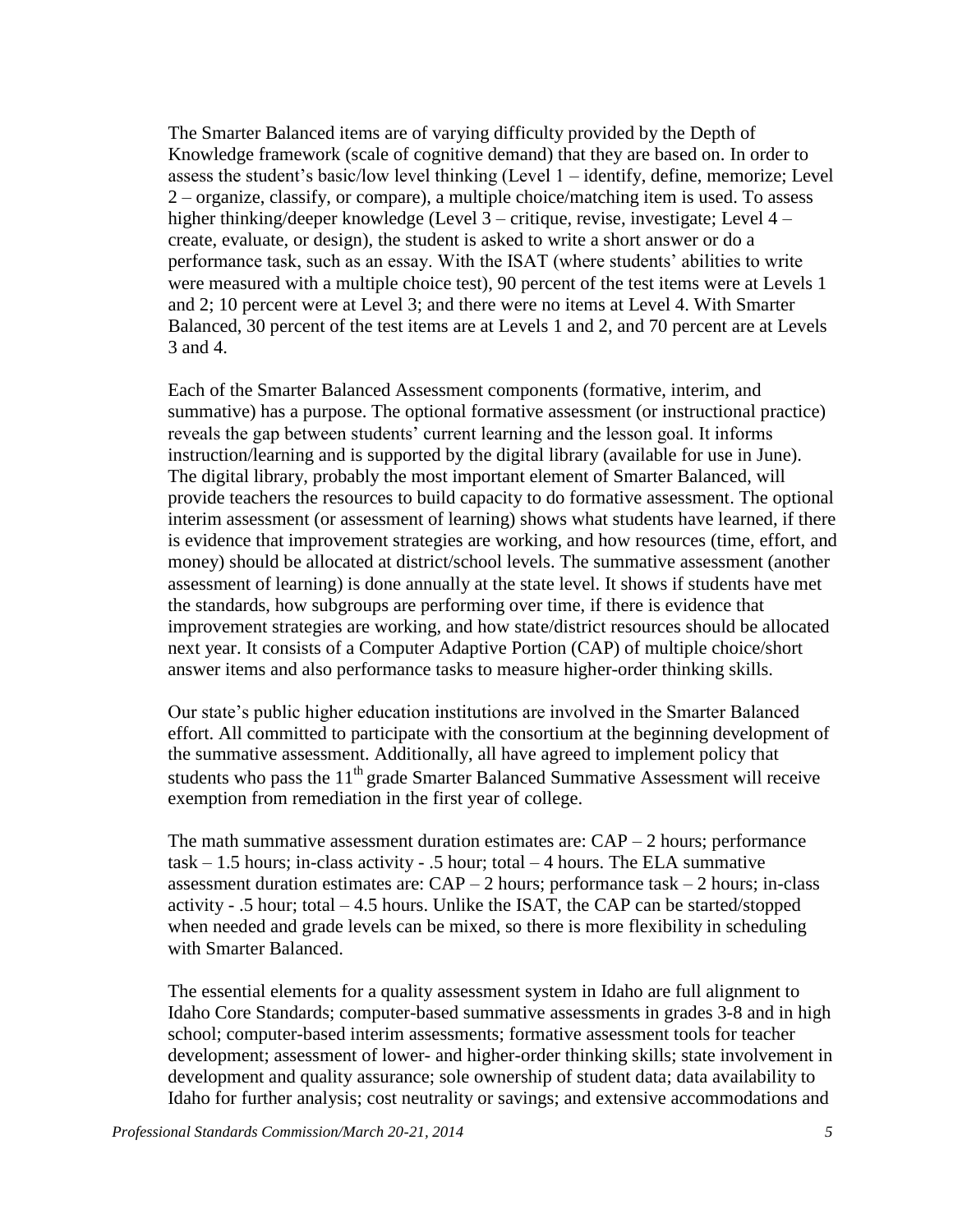accessibility options. All of the above elements are in the Smarter Balanced Assessment System. No other assessment product available today meets all of these criteria.

Some concerns from the field that have been raised about Smarter Balanced include the need for cost neutrality (to be determined in July when the contract is finalized); time out of the classroom (6.5 hours is less than 1 percent of the students' total annual instruction time); computer lab access for the field test (the assessment was made optional for grades 9 and 10 to compensate for this); and participation accountability (the federal waiver Idaho received for its field test prevents star ratings from changing this year). There has also been concern raised about how long score reporting will take because the assessment is hand scored. To help in this area, Idaho will request from the vendor a rolling scoring process; a 10-day turn-around for scores; and the involvement of Idaho teachers in some of the scoring, which will provide those Idaho teachers with professional development. A one-page executive summary of the refined process of hand scoring is currently being developed.

A Smarter Balanced Advisory Committee has recently been organized and is comprised of 6 superintendents, 3 testing coordinators, 6 principals, 2 teachers, and 1 higher education representative. This committee will discuss feedback from the field test, the operational testing window, the high school graduation proficiency requirement, and the Idaho assessment item review panel. TJ encouraged any Commission members who have feedback on the field test to email the committee at [SmarterBalancedAdvisoryCommittee@sde.idaho.gov.](mailto:SmarterBalancedAdvisoryCommittee@sde.idaho.gov)

A Star Rating Committee has also been formed and is comprised of elementary, secondary, and alternative principals; charter and non-charter superintendents; district testing/curriculum coordinators; and a number of Department of Education staff members from the areas of accountability, school improvement, and data research. This committee will work on what information districts need before the start of the 2014-2015 school year; school accountability in 2015; readjustment of bucket distributions and growth measures in the star rating system; and phasing in the standards in terms of accountability.

Approximately 50 percent of Idaho's school districts have responded to the Smarter Balanced tech-readiness tool. More than 95 percent of those districts indicate they are ready technologically for the assessment.

# **AUTHORIZATIONS COMMITTEE**

During its March 20, 2014, meeting, the Authorizations Committee recommended that the Commission approve the following new Teacher to New Certificate/Endorsement requests (for the 2013-2014 school year):

ABRAHAMSON, Rose, Chief Tahgee Elementary Academy #483, All Subjects K-8 BARBER, Mathew, Bonneville Joint #93, Natural Science 6-12 KRAACK, Anthony, St. Maries Joint #41, English 6-12 LINVILLE, Audrey, Meadows Valley #11, Drama 6-12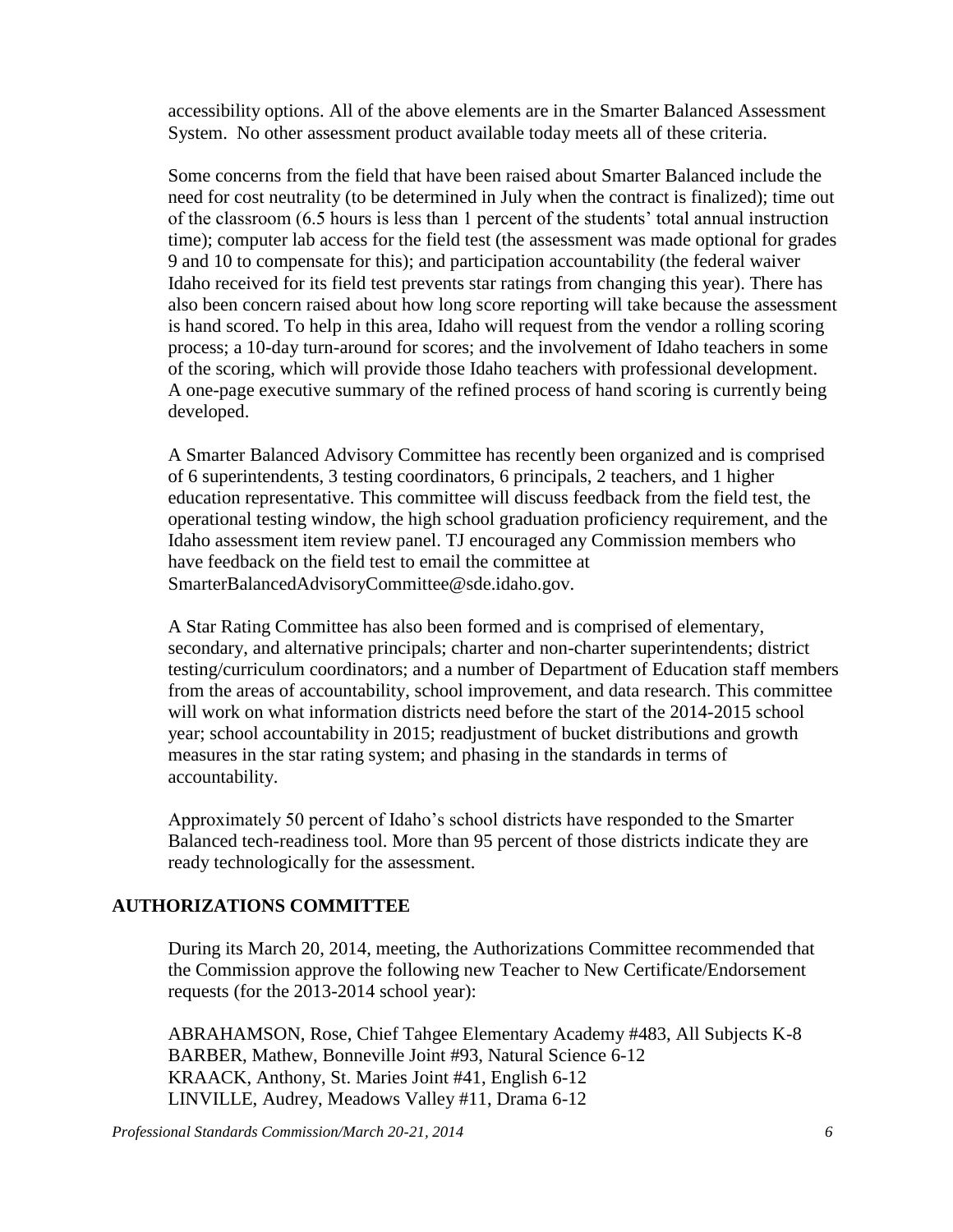LOGAN, April, Forest Bird Charter #487, Chemistry 6-12; Physics 6-12 PARKER, Naomi, West Jefferson #253, English 6-12 SANDERS, Steven, Idaho Connects Online School #469, Health 6-12 WELLS, Kathy, Orofino Joint #171, Generalist K-12

During its March 20, 2014, meeting, the Authorizations Committee recommended that the Commission approve 10 Provisional Authorizations and 1 Alternative Authorization – Content Specialist (for the 2013-2014 school year).

**The Commission ACCEPTED the report of the Authorizations Committee.** Motion carried unanimously.

#### **PROFESSIONAL DEVELOPMENT COMMITTEE**

Chair Mikki Nuckols reported the committee discussed next steps for the educator ethics issue in Idaho. Mikki asked the full Commission for input/direction regarding this effort. Members spent considerable time discussing the fact that some higher education institutions have ethics embedded in other courses; the need for an inventory of what is currently being done in districts regarding the ethics effort before defining a professional development schematic or model board policy (procedures with guidance); ethics as a life-style issue; the publicly discoverable evidence trail that social media leaves; the blurred boundaries between professional responsibilities and personal inclinations; the *Ethical Conduct Handbook for Teachers* on the Professional-Technical Education website; the need to inform districts that the *Code of Ethics for Idaho Professional Educators* is nonprescriptive so that districts can maintain local control and define their own individual parameters for ethical conduct, etc.

**The Commission ACCEPTED the report of the Professional Development Committee.** Motion carried unanimously.

#### **BUDGET SUBCOMMITTEE**

Budget Subcommittee Chair Anne Ritter reported that the Commission budget is as expected at this point in the fiscal year. The subcommittee will be developing the budget for FY15 and will ensure that there are sufficient amounts in line items where the Commission has statutory obligations (investigations, ethics hearings, standards reviews, and program approvals). It is recommended that the Salaries, Benefits line item be adjusted for purposes of accuracy and that other line items be left as is while the new Commission administrator familiarizes himself with the Certification and Professional Standards budgets.

**The Commission ACCEPTED the report of the Budget Subcommittee.** Motion carried unanimously.

#### **STANDARDS COMMITTEE**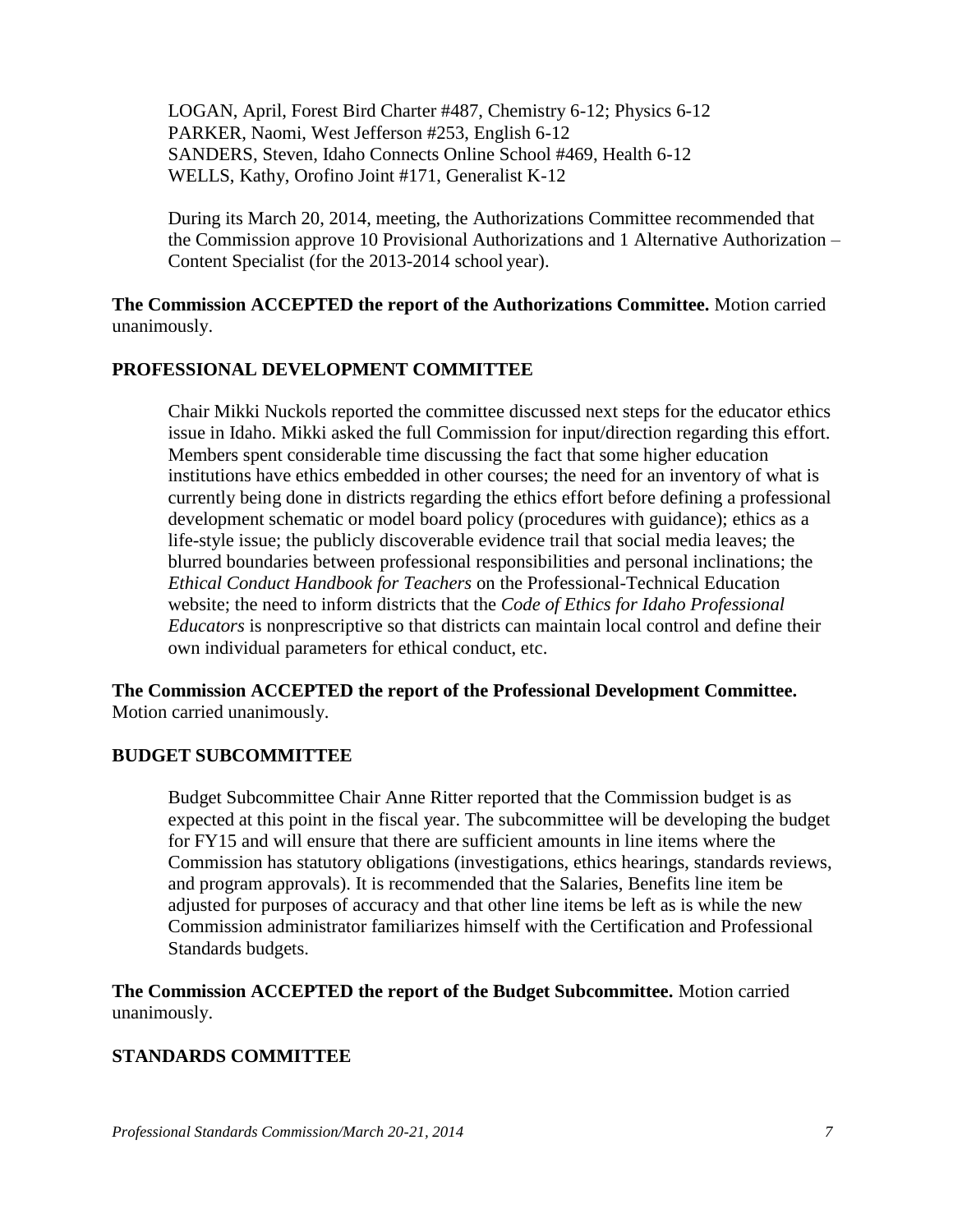Standards Committee Chair Paula Kellerer reported on the following committee discussion items (unless indicated otherwise):

1. The committee has been discussing whether both the Chemistry and Physics Praxis exams should be required for the composite Physical Science endorsement in light of the fact that Educational Testing Service (ETS) is discontinuing the Physical Science Praxis exam. ETS representatives provided the committee with relevant information regarding the retirement of the Physical Science: Content Knowledge Praxis II test.

**The Commission APPROVED the Standards Committee's recommendation (made after receiving feedback from several stakeholder groups including teachers, administrators, and higher education institutions) that a teacher candidate for the Physical Science endorsement pass either the General Science, Chemistry, or Physics Praxis II assessment and that, when the Science Standards are reviewed, this issue should be readjusted and addressed accordingly.**

2. The committee considered the submission of a University of Idaho newlyproposed Online Teaching endorsement. The committee expressed concern over the proposed 12 credits that do not meet the 20-credit requirement of the Online Teaching endorsement requirements in IDAPA rule and also the lack of field work required.

**The Commission PASSED the Standards Committee's recommendation to reject the University of Idaho newly-proposed Online Teaching endorsement, asking the institution to review IDAPA 08.02.02.033 C and D and adjust the proposal to meet those outcomes for committee reconsideration in May.**

3. At its January 23-24 meeting, the Commission approved the Standards Committee's recommendation to conditionally approve the Northwest Nazarene University (NNU) English as a New Language new program proposal. NNU would prefer that this proposal not be forwarded to the State Board for approval consideration until the institution is ready to start recruiting.

**The Commission APPROVED the Standards Committee's recommendation to hold the Commission's January 23-24 recommendation to the State Board for conditional approval of the NNU English as a New Language new program proposal until the university returns to the Commission and renews its request.**

4. The committee reviewed/considered the state team report and the NCATE report resulting from the Lewis-Clark State College full program onsite review conducted on November 3-5, 2013.

**The Commission PASSED the Standards Committee's motion to recommend to the State Board the approval of the Lewis-Clark State College program with the conditions outlined in the state team report as listed below.**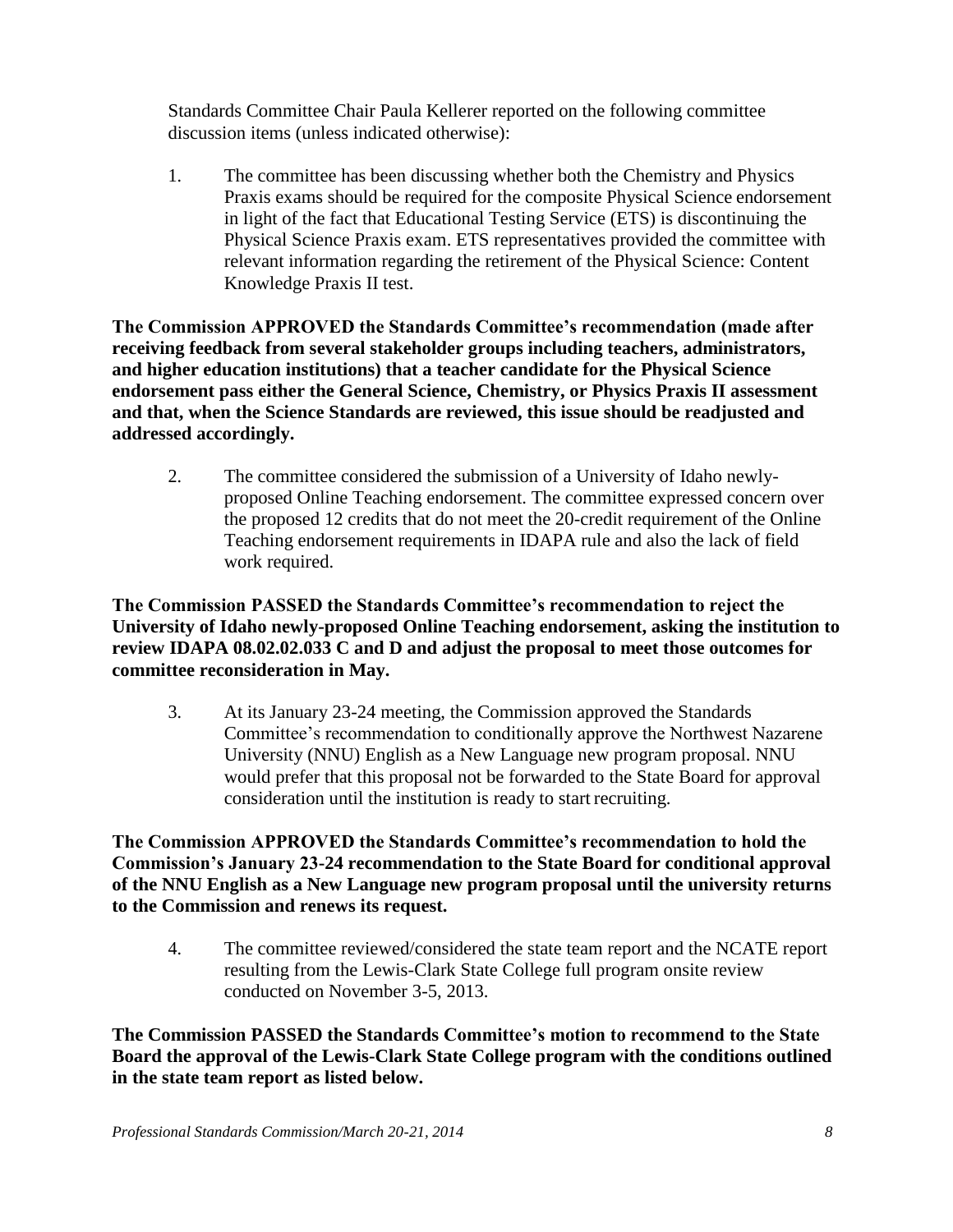**Core Standards – Reviewed but Not Subject to Approval Elementary Education – Approved Special Education – Conditionally Approved English Language Arts – Approved Reading – Approved Physical Education – Approved Health Education – Approved Mathematics – Approved Social Studies – Reviewed but Not Subject to Approval History – Approved Science – Reviewed but Not Subject to Approval**

- **Biology – Conditionally Approved**
- **Chemistry – Conditionally Approved**
- **Earth and Space Science – Conditionally Approved**

**English as a New Language – Conditionally Approved Gifted and Talented - Approved**

Heather Van Mullem abstained from voting.

- 5. The higher education institutions in the state have requested that the Standards Committee provide guidance and clarification on the performance-based component of a new endorsement in IDAPA 02.02.08.021. Taylor Raney and Cina Lackey will draft clarifying language for the institutions.
- 6. Idaho higher education institutions have also requested guidance and clarification on Idaho Comprehensive Literacy Assessment requirements for secondary education majors. Taylor and Cina will propose language to amend IDAPA to more accurately reflect the intent of knowledge for secondary education majors.
- 7. The committee considered a Boise State University newly proposed program for engineering and computer science. Committee members expressed concern in light of the fact that there is not currently an endorsement in either engineering or computer science. It was decided that Taylor Raney and Paula Kellerer will contact Dr. Louis Nadelson at the institution to discuss their concerns.

**M/S (Kellerer/Van Mullem): To table consideration of program approval for Boise State University's engineering and computer science pending the exploration and creation of appropriate endorsement language.**

**The Commission ACCEPTED the report of the Standards Committee.** Motion carried unanimously.

#### **STATE PROFESSIONAL DEVELOPMENT OPPORTUNITIES**

Alex Macdonald, Director of Instructional Technology in the Department of Education, and Jeremy Davidson of Pearson updated the Commission on the state's efforts to help districts move toward an integrated approach to professional development built on the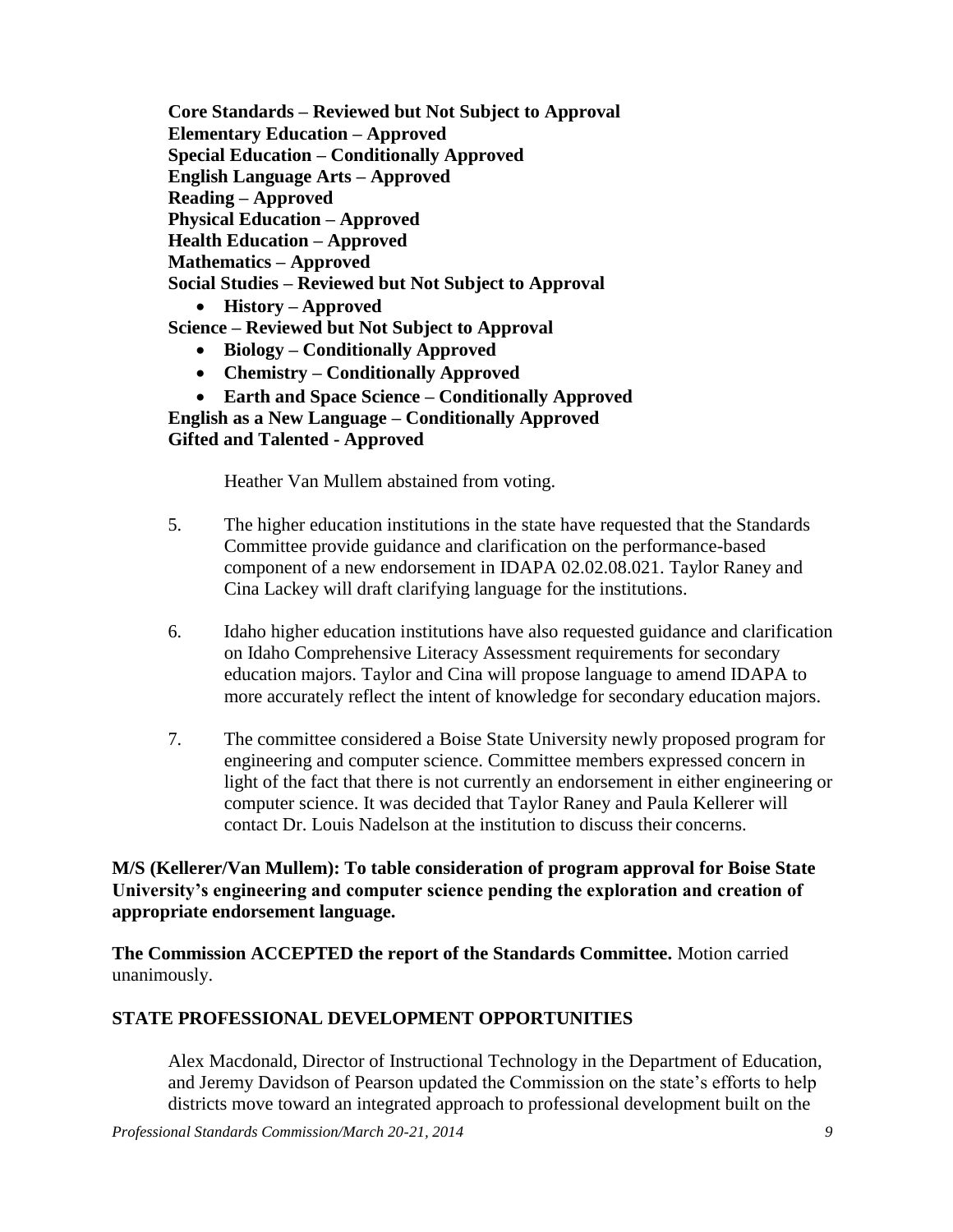foundation of leadership. Such professional development would be related to the implementation of the Idaho Core Standards, the transition to new assessment, and the integration of digital content/technology in the classroom, all of which are supported using data-driven instructional practices. With the available funding provided, each district has the opportunity to train and build a core educational leadership team in developing a three-year Professional Development Plan to be submitted to and accepted by the Department of Education.

Idaho, in partnership with Discovery Education, has developed professional development modules for districts to implement at the local level as a part of their Professional Development Plans. The module trainings give schools and districts meaningful professional development tools that dovetail the same Idaho Core Standards, assessment literacy, and use of digital content. All are supported by Schoolnet, Idaho's statewide instructional improvement system.

A pilot of the Educator Development Suite (EDS), which is the teacher evaluation portion of Schoolnet, was recently conducted in eight districts throughout the state regionally. Approximately 148 teachers participated in the components of setting up professional development plans and completing self-reflections and self-evaluations on their progress toward the Danielson Framework domains/indicators. The principals also completed observations of the teachers using the same domains/indicators. For the pilot, the EDS was available solely for teachers and principals. In the future, however, it will provide the opportunity for evaluating any school personnel, including those in a non-teaching capacity.

From the teacher perspective, the EDS displays the teacher's professional development goals; professional development profile (lists all professional development activities participated in); available professional development activities; self-reflection capability (includes Danielson Framework domains/indicators); the ability to attach artifacts, etc. From the principal perspective, the EDS displays the entire observation caseload the principal has been tasked with observing for the school year; observation scheduling capability; the number of students and grade levels in each classroom; links to students' performance indicators; a scripted notebook for quick notes; a performance-rating capability for teachers based on the Danielson Framework domains/indicators; each teacher's professional growth plan, and the availability of a number of reports. The EDS system also offers such things as student perception data and classroom assessments, which will vary from school to school. Teachers and school leadership will be able to practice with the EDS this spring, and it will be fully implemented by the 2014-2015 school year. A core group of district leadership as well as IT navigators have been trained to assist districts in implementing these professional development resources.

## **EXECUTIVE COMMITTEE**

Chair Dan Sakota reported that the Executive Committee met with Andy Snook, Shannon Haas, Taylor Raney, and Annette Schwab to discuss ethics case information.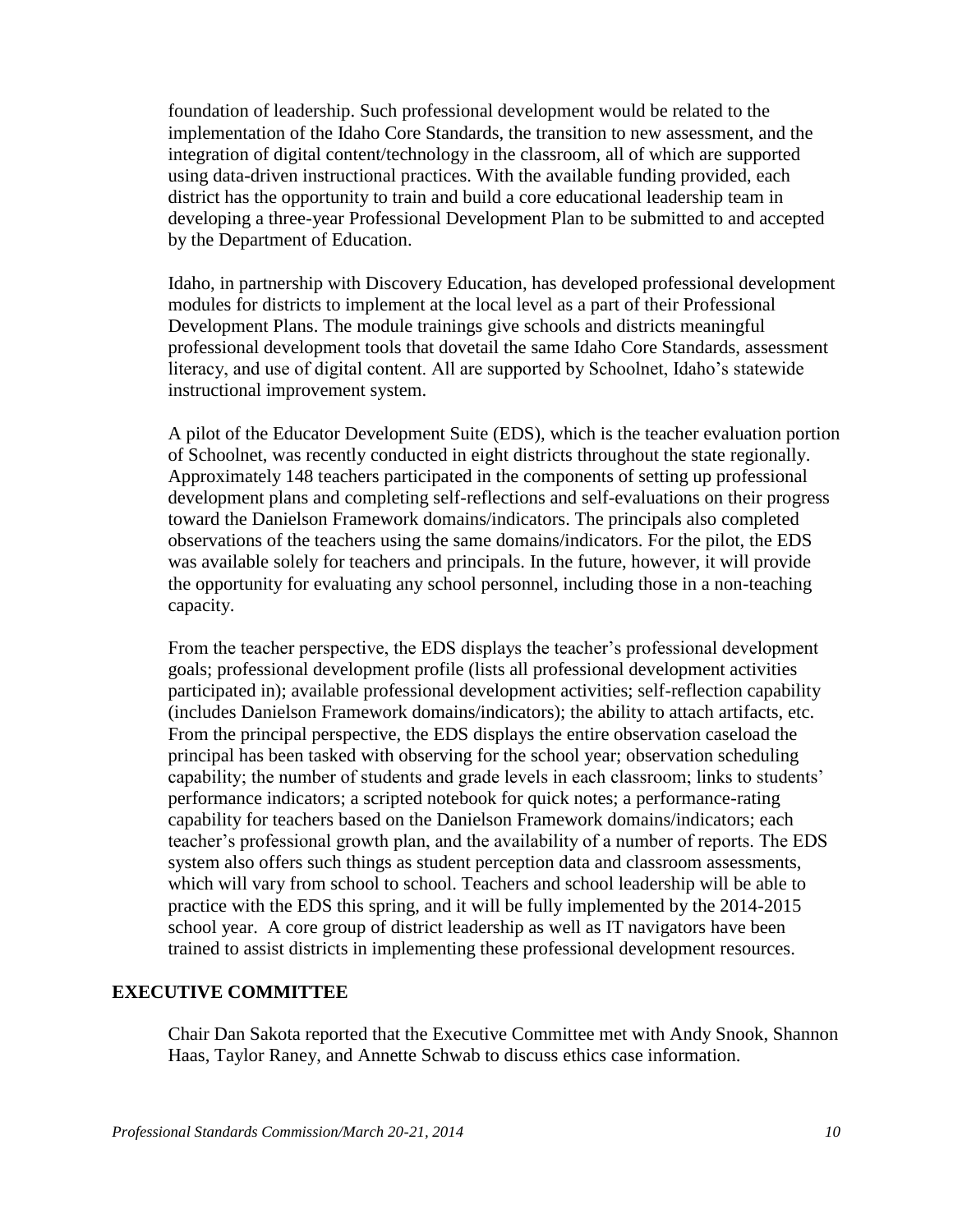**M/S (Meyer/Bierne): To move the Executive Committee into Executive Session to review and discuss investigation records exempt from disclosure as prescribed by Idaho Code §67- 2345(d).** Motion carried unanimously.

Andy Snook reviewed the cases needing Executive Committee decisions.

**M/S (Henry/Ritter): To move the Executive Session of the Executive Committee into Open Session to vote on investigation records exempt from disclosure as prescribed by Idaho Code §67-2345(d).** Motion carried unanimously.

Chair Dan Sakota reported that the Executive Committee reviewed 5 cases and found Probable Cause in 4 of those. There are currently 8 cases under investigation, 11 cases pending stipulation, 6 cases in which the administrative complaints are to be filed, 1 case in which the administrative complaint has been filed, 1 case on hold (reviewing federal court documentation), and 8 default cases.

Cases closed included the following:

| #21222 - | <b>Permanent Revocation</b>                  |
|----------|----------------------------------------------|
| #21229 - | <b>Conditioned Certificate</b>               |
| #21306 - | Letter of Reprimand; then Reinstatement      |
| #21317 - | Letter of Reprimand                          |
| #21319 - | <b>Indefinite Suspension with Conditions</b> |
| #21331 - | Revocation                                   |
| #21332 - | Letter of Reprimand                          |
| #21334 - | No Probably Cause                            |
| #21339 - | No Probable Cause                            |
| #21340 - | No Probably Cause                            |
|          |                                              |

Taylor Raney distributed to Commission members an article that he has written for Idaho Association of School Administrators' *Perspective* magazine on what the Commission does with an alleged ethics violation. It addresses the confusion on the part of administrators as to what happens when they submit an ethics complaint. The article can be tailored for other organizations.

## **The Commission ACCEPTED the report of the Executive Committee.** Motion carried unanimously.

#### **LEADERSHIP TEAM**

Dan Sakota reported that the Leadership Team met by teleconference on March 5. They discussed the March full Commission meeting agenda, budgets, proposed Commission 2014-2015 meeting dates, assessment and professional development presentations at the upcoming Commission meeting, next steps for educator ethics in Idaho, possible delegates to the NASDTEC Annual Conference in June, the letter to Idaho's Teacher of the Year and the emailed response, an orientation for new Commission members, and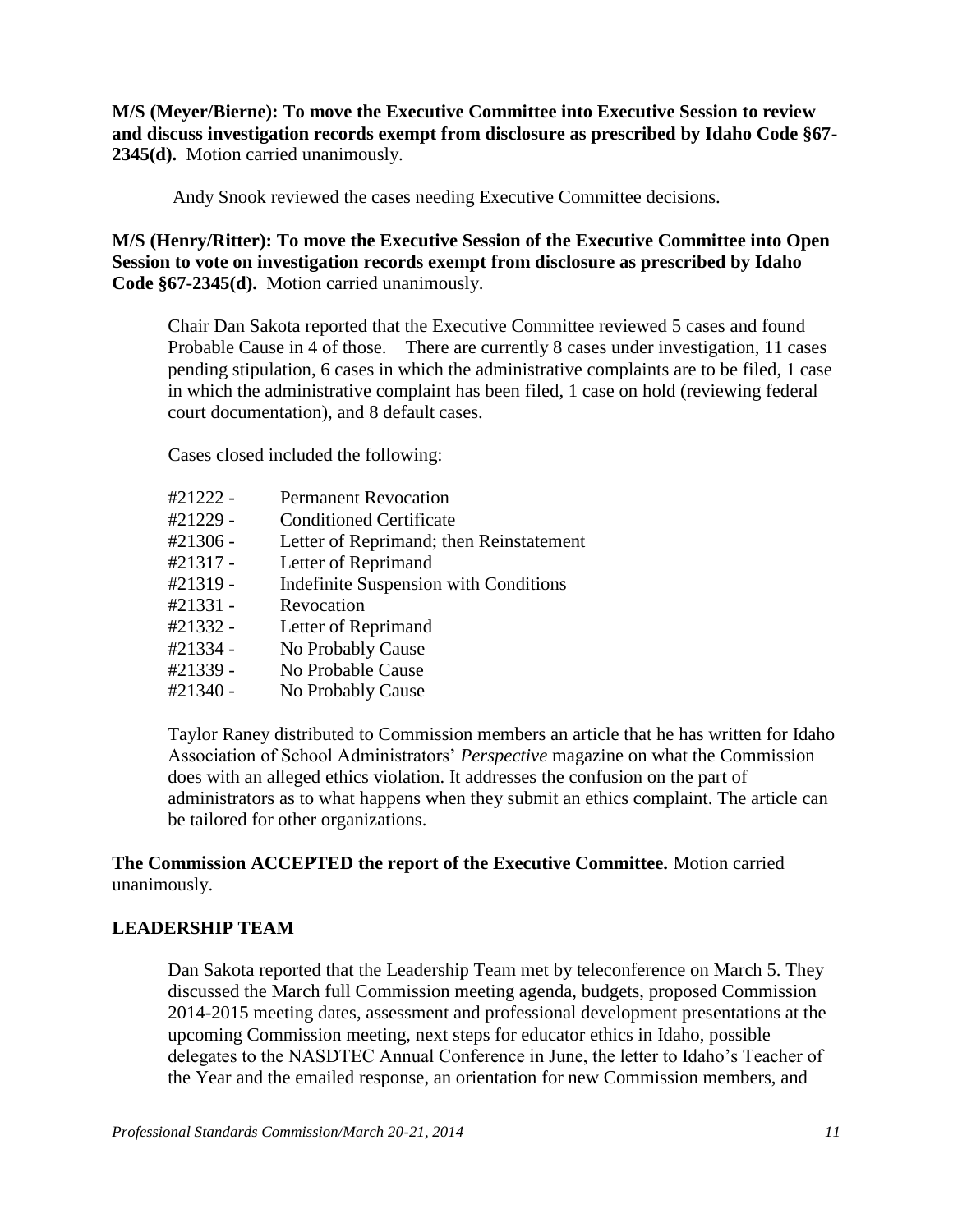human trafficking in Idaho. Nichole Hall of the Department of Education will make a presentation on human trafficking in Idaho at the May Commission meeting.

**The Commission ACCEPTED the report of the Leadership Team.** Motion carried unanimously.

## **NEW BUSINESS**

## **2014-2015 Commission Meeting Dates**

The Commission discussed the scheduling of their meeting dates for 2014-2015.

**M/S (Nuckols/Enger): To accept the following Commission meeting dates for 2014-2015: August 14-15; October 16-17; January 22-23; March 19-20; and May 19-20.** Motion carried unanimously.

## **Extension Commission Meeting**

Commission members discussed the feasibility of holding one of their meetings elsewhere in the state as a means of informing others of the work of the Commission. Other methods discussed of informing others of the work of the Commission included writing/submitting blurbs to the Department of Education newsletter; speaking (on the part of the Commission administrator or a Commission member) to groups on the Commission's work; and including an explanatory blurb on the Commission website on how to become a member or the specific work of the committees. Taylor Raney also expressed his willingness to partner with a Commission member in writing articles on Commission work for the newsletters of associations.

#### **End-of-Year Reports**

Commission committee chairs were asked to submit end-of-year reports electronically as soon as possible.

## **COMMUNICATION PLAN**

Items of interest in these meeting minutes for member communication to constituencies include the following:

- **Proposed Communication Plan Responsibilities for Commission Members.**  Members responsible for communication with their sponsoring organizations (see page 2, ADMINISTRATIVE REPORT, item 2).
- **Notification-to-Complainant Letters in Ethics Case Closures.** Two form letters developed as Commission communication tools (see page 2, ADMINISTRATIVE REPORT, item 5).
- **Tiered Licensure Technical Advisory Committee.** Has developed initial licensure recommendations; professional licensure recommendations will be forthcoming. The Department of Education Technical Advisory Committee